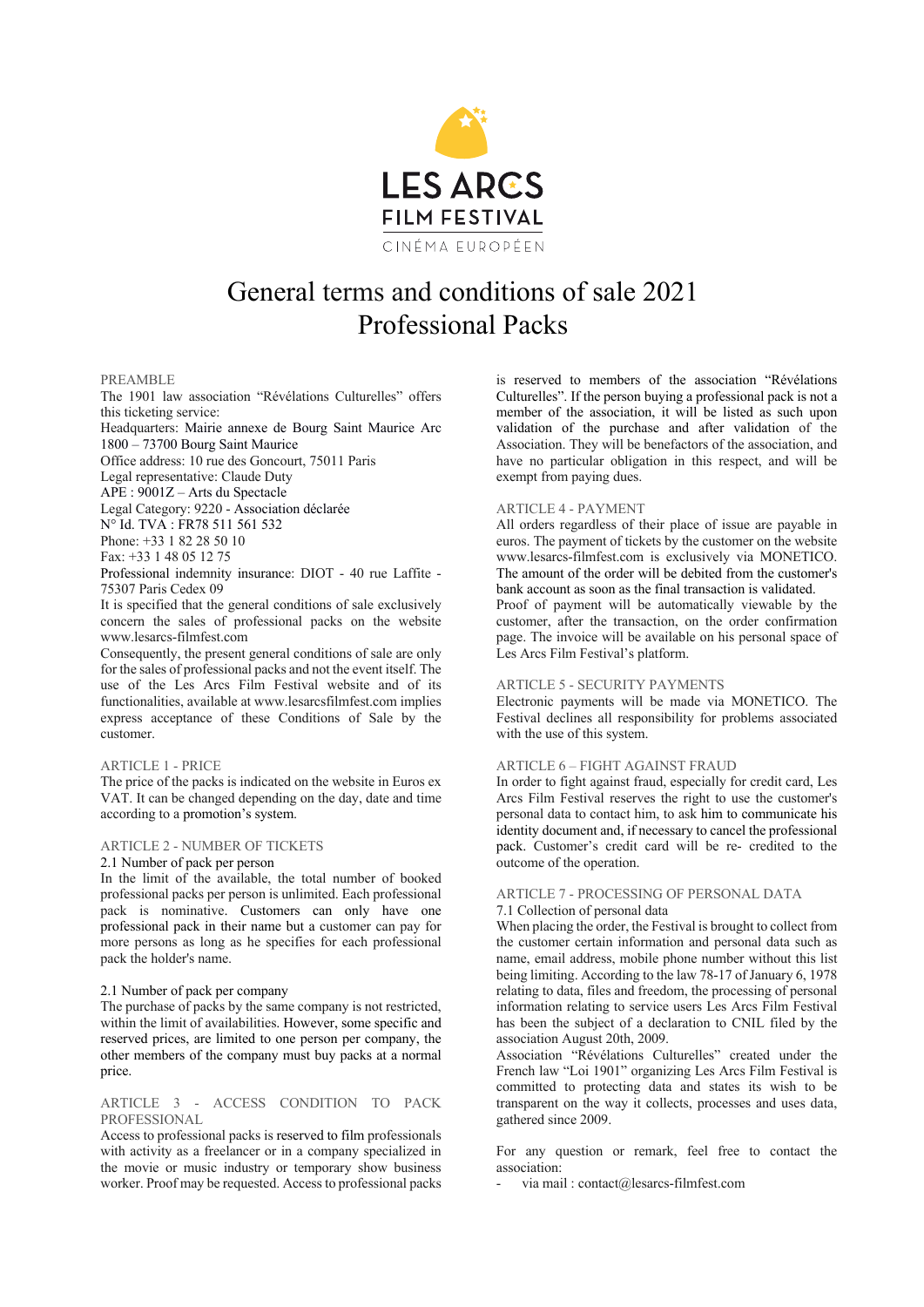via telephone: +33 (0)182285010

via post: Association Révélations Culturelles - 10 rue des Goncourt 75011 Paris, France

## **LEGAL BASIS:**

The following privacy policy is based on the European Directive « General Data Protection Regulation» of the European Parliament and of the Council (April, 27th 2016) entered into force on May, 25th 2018.

# **OBJECTIVES:**

Révélations Culturelles has written the following privacy policy to inform its contacts, sponsors, festival participant, users of its website (https://lesarcs-filmfest.com/fr), users of its management platform FestiCiné of its way to collect and process personal data.

# **DATA PROCESSING:**

The data are gathered and/or managed and hosted by an online software called FestiCiné, managed by a third-party company called SAS Le Village, based 10 rue des Goncourt, 75011 Paris, France. The collected data is the own and only property of the Association Révélations Culturelles and Le Village is not responsible for the usage we make of it.

# **WHICH PERSONAL INFORMATION IS COLLECTED BY REVELATION CULTURELLES?**

In the frame of its professional activities – that is to say the organisation of Les Arcs Film Festival – association Révélations Culturelles collects personal information and centralises data on its managing platform FestiCiné. Different types of data are collected:

The first name, last name, birth date, gender, spoken language(s), photograph

Professional activity, department, name of the company

Professional and personal (if needed during the festival) telephone numbers

Professional and personal (if needed during the festival) email address

Professional or personal post address

Background attendance at Les Arcs Film Festival

Accommodation preferences (in some very specific cases)

Biography, name and contact of agent, previous festival selection, links to films directed in some specific cases of information regarding talents (directors, actors, actresses, DOP…). This information is either gathered when entering a film or a project, or gathered on publications (website, magazine, IMDB…).

## **WHY DOES RÉVELATIONS CULTURELLES COLLECT PERSONAL DATA?**

Depending on your status (service provider, sponsor, film industry professional, journalist, talents, member of staff, festival participant etc.), Révélations Culturelles might use your personal data:

To keep you updated on festival activities during the year and during the event, mostly through newsletters

To create physical supports (badges) which allows professionals to attend the event

To facilitate the registration of professionals from year to year

To edit the festival catalogue, which gathers all contact information on professionals attending the festival, and therefore to facilitate networking during the event. Release of your personal data in the printed catalogue is under your control, as you can notify us of your denial at any time until 40 days before the festival.

To report and estimate public fidelity year after year, by recording activities of each user of FestiCiné.

To be able to contact any professional, granted with an accreditation, in order to make his/her experiment of the festival as comfortable as possible.

To report festival audience diversity to public authorities, that granted Révélations Culturelles' association with public aids.

To link film information and personal data, in order to organise screenings and facilitate talents' invitation.

For professional granted with accreditation: during Premiere screenings or screenings for professionals only, we might list participants, to let film distributor know who has attended the screening.

For every Festival participant: to settle statistics allowing us to know exactly the nature of the public - ranked per social category, age, gender if asked - and the total amount of screenings seen by each participant. These data are not and will never be spread publicly, except for specific occasion and if your consent is explicit.

To answer any demand from tax authorities or any governmental organism, if information is needed in a legal frame.

For Festival partners / sponsors and service providers: to carry out terms of a signed contract.

## **HOW IS COLLECTED YOUR PERSONAL INFORMATION BY RÉVÉLATIONS CULTURELLES?**

Via online registration for any accreditation demand (press, industry, talents)

- Via newsletter subscription
- Via invitation to the film competition
- Via film & project submission

Via any proposition of service delivery (particularly in the frame of "Le Sommet des Arcs") or sponsoring

Via online ticket purchase

Via spin-off product purchase

Via any job or internship application. Please note that if you are working for Révélations Culturelles, your data will be also collected.

Via any communication – per email, per telephone or per post – with Révélations Culturelles

# **HOW DOES YOUR PERSONAL DATA BE USED BY RÉVÉLATIONS CULTURELLES?**

Révélations Culturelles is committed to protecting personal data. Therefore, your personal data will not be used for any purpose that you have not been aware of. Data will not be spread publicly without your explicit consent (particularly regarding the release of the official guide of the Festival). They will not be used either for commercial purposes or transmitted to a third party.

Data can nevertheless be communicated to tax authorities or governmental organisms if personal information is needed in a legal frame.

They can also be conveyed to companies that will take care of you during Festival (resorts, restaurants, transport…).

### **OUTSOURCING RELATIONS:**

Révélations Culturelles is a client of the company Le Village, that is the supplier of the programming management platform "FestiCiné".

In accordance with GDPR, personal data that are collected and centralized in FestiCiné stay confidential at any time. The company Le Village signs a confidentiality charter to assure the confidentiality of data collected by its clients. FestiCiné's staff does not in any circumstances use data collected by festivals: the company owns the platform but does not have the rights to the database.

Le Village has implemented a security tool - called Logbook - that tracks activities, connections and actions of any user on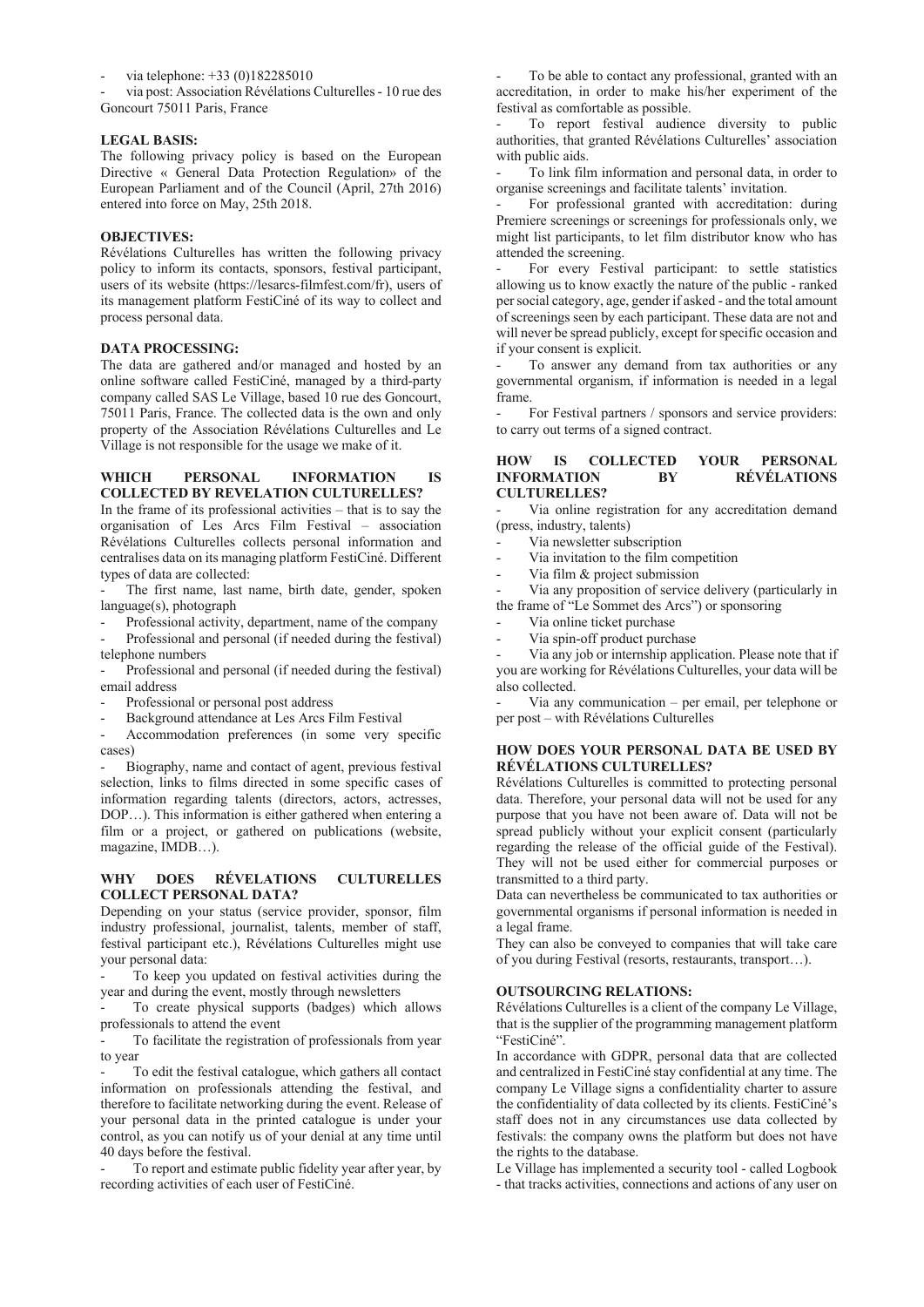the platform (that includes also Le Village's staff). It drastically limits risks of public disclosures by Le Village's staff. The team is also subject to a non-disclosure agreement: it cannot access to data collected by the client (festival), except when the client gives its explicit approval (that is to say in specific cases, where the staff need to access the data to solve a technical problem).

Clients of FestiCiné remain sole responsible of personal data collection, processing and use.

# **HOW DOES RÉVÉLATIONS CULTURELLES ASSURE DATA SECURITY?**

As explained above, Révélations Culturelles centralises personal data on its management platform called FestiCiné. This platform is secured by a unique login and password, assigned to each user. The platform also allows giving a limited access to personal data for users – included member of festival staff - when it is needed.

Révélations Culturelles' team is subject to a non-disclosure agreement. It solely uses personal data in the strict frame of Les Arcs Film Festival's organization. Members of staff are sensitized to confidential issues related to the use and processing of personal data.

## **WHAT ARE YOUR RIGHTS REGARDING YOUR PERSONAL DATA?**

In accordance with GDPR and responding to your explicit demand (per phone, per email or per post) at any time, Révélations Culturelles is committed to transmitting you a list of your personal data collected on FestiCiné within 30 days. You have the right to access, right to rectification, and right to removal of the personal data we collected from you.

You have also the right to choose your preferences regarding newsletters we might send you.

**You can also consult and modify your information and preferences directly on register.lesarcs-filmfest.com**

# ARTICLE 8 - VALIDATION OF THE ORDER AND ACCEPTANCE OF TERMS AND CONDITIONS

Before confirming the order, the customer agrees these terms of sale, fully and without reservation, by checking a box provided for this purpose. Unless proved otherwise, the data recorded by the Festival represents proof of the transactions on its website www.lesarcs-filmfest.com by the customer.

# ARTICLE 9 - DETENTION OF PROFESSIONAL PACK

Upon confirmation of purchase, the customer will receive an email confirmation of his order. The day of the event, the client will be at the indicated location with an ID corresponding to the holder of the pack.

Given the current health situation, the customer agrees to the rules implemented by the festival, in accordance with the government health norms, whether it be for instance getting tested before the festival or directly on site, or even show a vaccination card. The festival's health protocole will be communicated to the client as soon as possible.

## ARTICLE 10 - CONTROL PROFESSIONAL PACKS

The organizer reserves the right to verify the customer's identity the day of the Event. The customer must therefore necessarily be provided with an official ID, valid and with photo: identity card, passport, driving license or residence permit.

## ARTICLE 11 - USE AND VALIDITY OF TICKETS **11.1 Resale of professional packs**

Each pack is personal and nominative and may not be resold in accordance with the law of March 12th, 2012 No. 2012- 348 on the Organization of sporting and cultural events,

which prohibits, on pain of criminal sanctions, to sell usual way tickets to cultural or sporting events, without the express permission of the organizer or owner of the exploitation rights.

## **11.2 Validity of the professional pack**

The professional pack is valid only for the event that relates to the date, time and conditions contained in the pack.

ARTICLE 12 - WITHDRAWAL, CANCELLATION AND REFUND

These withdrawal conditions, refund and cancellation policies apply to all professional packs sold on the website www.lesarcs-filmfest.com.

# **12.1 Absence of withdrawal right**

As part of the selling of professional packs, no withdrawal right can apply.

## **12.2 Refund & Exchange**

Starting from the purchase date by the customer, professional packs can be exchanged with a person of their company holding a similar position in the same conditions of the initial purchase. Specific exemptions may also be accepted upon specific request. An additional fee to offset the management costs can occur. In all other cases, professional packs can not be exchanged or refunded (except in case of cancellation described in Article 12.3)

## **12.3 Cancellation, postponement of the event or refund**

In case of **total and definitive cancellation of the event**, the reimbursement will occur only for the original purchaser. Only the price of the professional pack will be refunded. No additional expenses of any nature whatsoever (insurance, transportation, hotels, parking...) will be refunded or compensated. In addition, claims must, to be admissible, be accompanied by a bank account details up to date and be made before January 15 2022. Any application for reimbursement that does not meet these conditions will be rejected.

In case of **postponement of the event or partial program**, the possible refund or exchange of the pack will be subjected to specific conditions of the event organizer. In any event, the exchanged pack will be only in favor of the original purchaser against surrender of the pack.

In case of **partial cancellation of the event**, the Festival reimburses 50% of the cost to the customer if the duration of the event is reduced of more than 50%, and 30% of the cost if the event duration has been reduced of more than 30% (being 24 hours). Below, partial cancellations are not considered reimbursable.

The festival reserves the right to modify the program of the event until the last moment for organizational, external or internal constraint to its organization. It will ensure that the overall quality remains equivalent to the original description. Thus, in case of change of the event program (time, content, speaker, conference, organized meetings...), no partial or total refund can be requested.

### In case of **cancellation from the purchaser**:

- The "Summit" and "Industry Village" Packs will be refunded to 100% until November 24<sup>th</sup>, 2021.

- The Summit" and "Industry Village" Packs will be refunded to 50% from November 25<sup>th</sup>, until 72 hours before the initial date of arrival onsite of the pack's buyer.

- The "Summit" and "Industry Village" Packs will not be refunded after the 72 hours period before the initial date of arrival onsite of the pack's buyer.